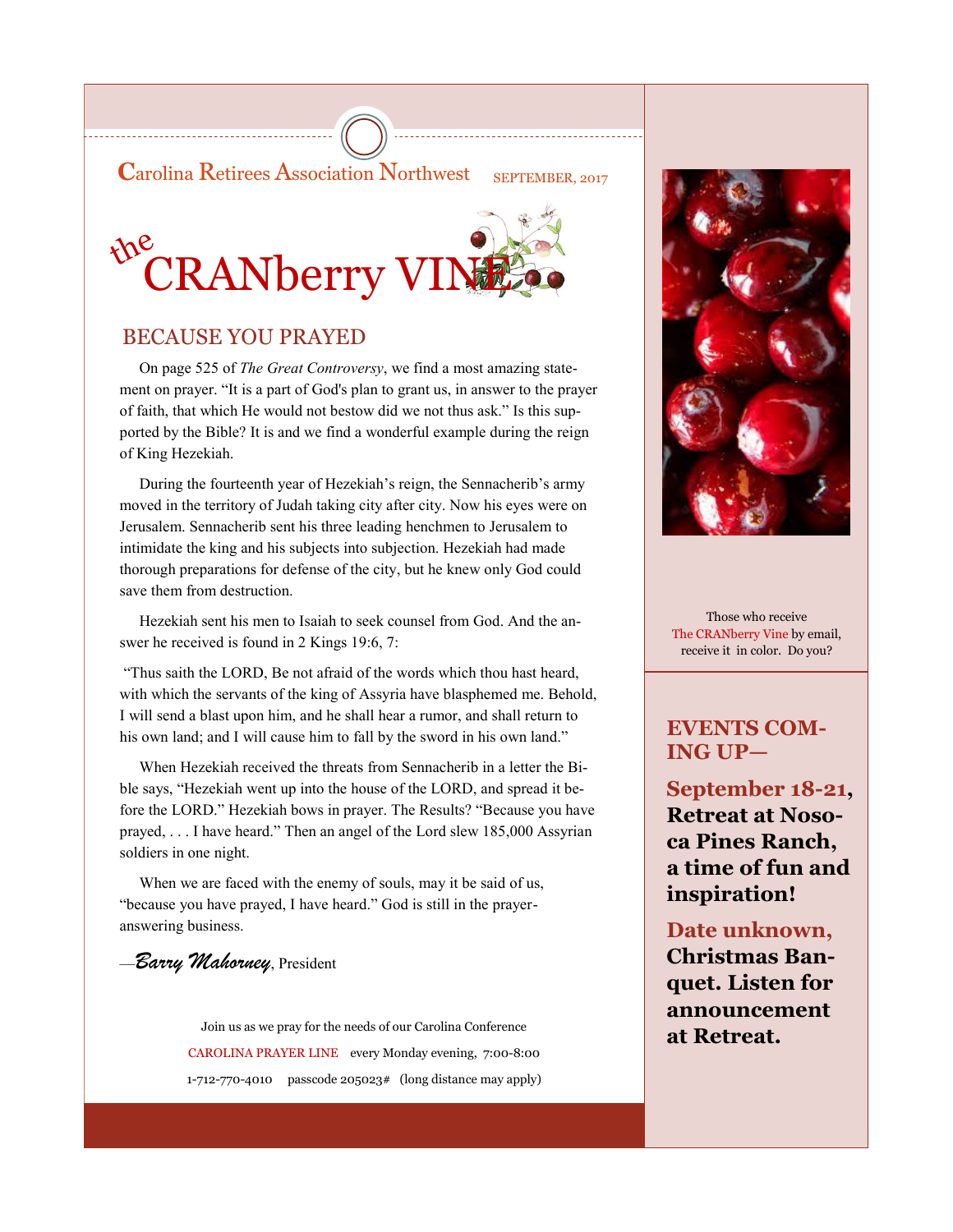

### —continued from p 3

 "My prayer was interrupted by the violent ringing of the bell. I opened the door, and there was the same boy. 'Oh,' he said, 'I fell and broke the bottle; please put up the medicine again.'

 "I almost fainted for joy. Before I put up the medicine again I slipped into my little chamber, threw myself on my knees, and prayed simply but earnestly. 'Lord, I thank Thee. My prayer has been heard and answered.'"—By C. L. Paddock, *Signs of the Times*, December 7, 1954.

# YOU ARE INVITED TO CONTRIBUTE

This is your newsletter for you to enjoy reading and being a part of.

Whenever you come across something that is particularly inspirational to you, humorous or interesting, please think of your CRANberry Vine newsletter. This might be a short story, poem or just a one-liner. Share it. If you liked it, the rest of us would probably like it also.

Your contributions can be sent to the editor by email or snail mail whichever is most convenient for you. These will be inserted as appropriate and we have room.

# WE MISS YOU!

JOHN FREEMAN, 95, died May 22. John established Maranatha Volunteers International in 1969. The idea came from his desire to introduce his family and friends to the mission field. While short-term mission trips were not new to the world, John put a unique spin on the concept—volunteers were invited to fly their own planes to the mission site. An experienced pilot, John invited friends with private planes to join his family on building the Eight-Mile Rock Seventh-day Adventist Church in Grand Bahamas. The project welcomed 28 volunteers, and Maranatha Flights International was born.

 John and his wife, Ida Mae, continued to lead and participate in mission trips, traveling all over the world and growing the Maranatha community. John's last Maranatha project was to Mexico in 2009. Even at 88 years old, he was passionate about missions and willing to serve!

# **PICNIC AT MILLS RIVER PARK**

Our summer picnic June 22 in the Mills River Park was threatened with lots of rain. Many brave folks headed to the lovely, large shelter anyway and were happily surprised to have, perhaps, a few light sprinkles. The food, of course, was wonderful and the fellowship was especially enjoyed!

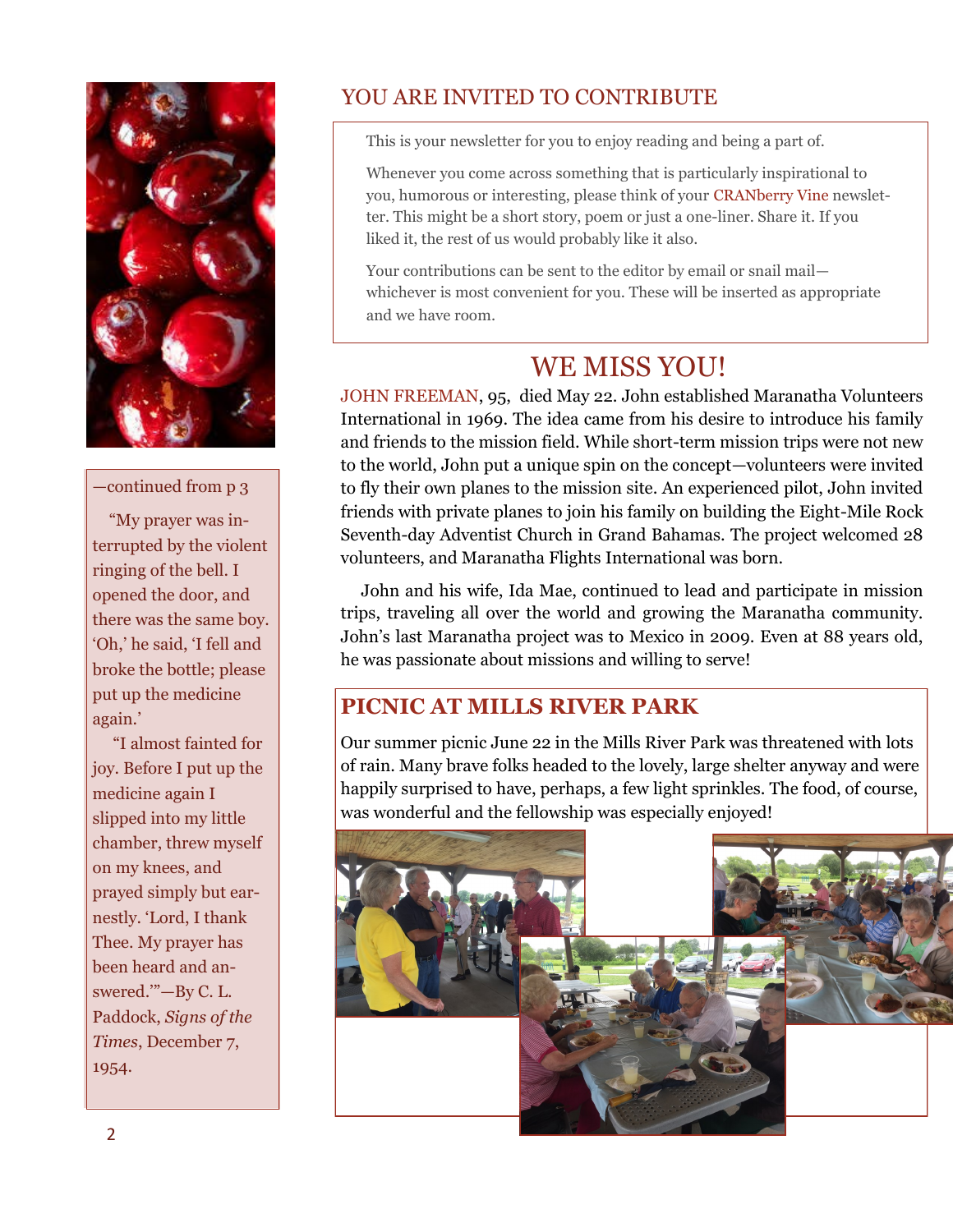### **CRANBERRIES — so good for you!**



# **Fresh Cranberry Relish**

3 cups (10-12 oz) fresh cranberries

1 apple with peeling, cored and chopped

1 orange, peeled and pithed

 $1/2 - 3/4$  cup sugar

 Chop up quite fine in food processor. Cover and refrigerate.—shared by Peggy Peterson.

Do you have a favorite dairy-free recipe with cranberries? Please share it with Sharryn for an upcoming newsletter. elderbarry7@yahoo.com

Here's an extra recipe for you this time. I was requested (by multiple individuals) at the picnic to share this in the newsletter. As a child, this was a family favorite of ours. My Mother, Betty Hughes, often made this to our delight!

#### PEANUT BUTTER ROAST

1 cup water

- 3/4 cup peanut butter
- 3/4 cup cornstarch

1 can tomato soup

1 1/2 teaspoons salt 1/8 teaspoon sage

1 small onion, cut fine

 Mix all ingredients together in a food processor. Cook in a sprayed double boiler for three hours. Makes a very good sandwich filling besides a main meal roast. Slice and serve cold with relish. —shared by Sharryn Mahorney see page 4 for relish

### CRAN BOARD MEMBERS

| President, Barry Mahorney                     | 828-391-8233 | elderbarry7@yahoo.com     |
|-----------------------------------------------|--------------|---------------------------|
| Vice-president, Ed Bagwell                    | 828-200-6150 | joele10802gmail.com       |
| Treasurer, Carol Hayes                        | 828-595-3118 | chayes1940@gmail.com      |
| Asst Treasurer, Beverly Watkins               | 828-891-8392 | wcharlesbeverly@gmail.com |
| Secretary, Peggy Peterson                     | 937-694-9660 | peggy.merle@yahoo.com     |
| Asst Secretary, Elaine Myers                  | 828-483-6354 | r.elaine.myers@gmail.com  |
| Newsletter Editor, Sharryn Mahorney           | 828-391-8233 | elderbarry7@yahoo.com     |
| Newsletter Circulation, Virginia Bagwell      | 828-200-6150 | joele1080@gmail.com       |
| Hosting Chairperson, Sandy Spencer            | 828-606-2844 | sandybspencer@gmail.com   |
| Decorating Chairperson, Pat D'Avolio          | 828-698-2947 | pat7934@att.net           |
| Pictorial Directory Coordinator, Edith Herzel | 828-628-3604 | efherzel@juno.com         |
| Candid Photographer, Owen Spencer             | 828-606-2844 | oespencer@yahoo.com       |

A night clerk in a drugstore tells an interesting story which should bring encouragement to Christians everywhere. He had had a busy evening, and at eleven o'clock made preparations to lie down on a cot in the rear of the store. The front door had been locked and some of the lights put out.

 He was just falling into a pleasant sleep when the night bell rang, and he jumped to his feet to serve the customer. It was an emergency call, and he went back to his bed again.

 A half hour later another customer rang the bell, and an hour later another.

 The clerk was not in the best humor when he admitted a boy who thrust a prescription into his hands and begged that he prepare it as soon as possible. "Mother is very sick," the boy urged.

 "With sleepy eyes and ill humor," the clerk recounts, "I prepared the medicine, dismissed the boy, locked the door, and was about to turn out the light when I picked up the prescription to file it, and to my horror discovered that I had made a serious mistake. A deadly poison was in that medicine.

 "What should I do? Overcome with shame and selfaccusation I paced the floor. Had I known the boy or where the family lived I could have followed him to prevent the use of the medicine. I threw myself on my knees; and with tears I confessed my sin of petulance, ill humor, and neglect. I pleaded with God not only to forgive my sin, but somehow to overrule my mistake." continued on page 2 3